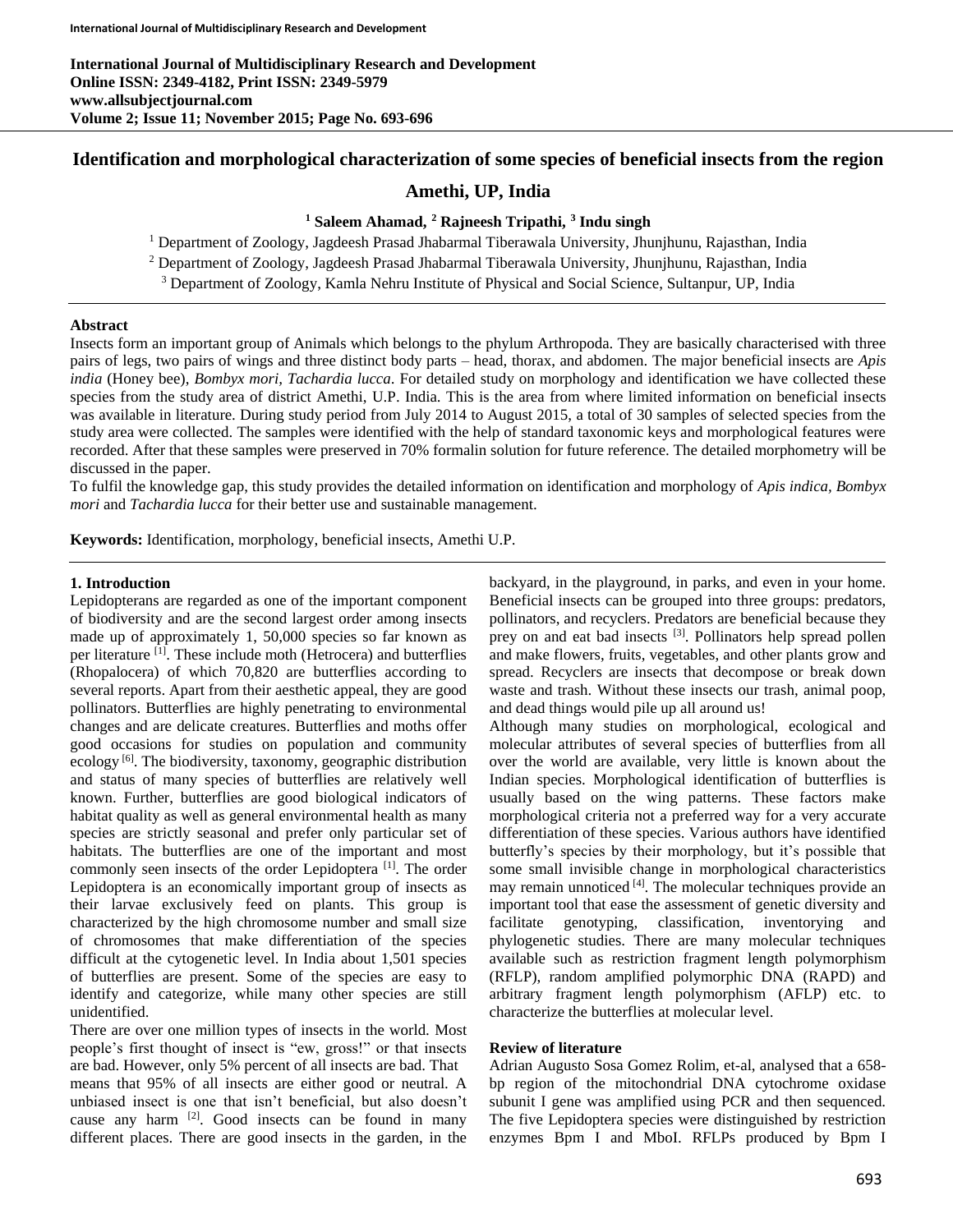#### **International Journal of Multidisciplinary Research and Development**

endonuclease were useful to discriminate species from within Spodoptera. Josef Berger, et-al, proposed using the Pappenheim panoptic stain to identify different hemocyte populations of P. apterus. These results were the beginning building blocks of a knowledge base for our ongoing studies of the function of P. apterus hemocytes. As certain morphological characteristics are similar to mammalian blood cells which are used in hemotoxicological safety screening, the use of P. apterus as a new hematotoxicological biomodel was suggested. Andrea Bartolucci, et-al has study about the reproductive systems of both males and females contained the same structures as other Anastrepha species. From day 1 to day 3, there were no detectable differences between irradiated and fertile males. The growing region encompassed half the testis total length and there was no free sperm in the seminal vesicle. S. JOHNY concluded that the microsporidian isolate reported here is distinctly different from the other known species and was likely to be a new species.

#### **Insect Lifecycles and benefits**

Insects go through metamorphosis to become adults. Many insects completely change their size, shape and color as they go through their lifecycle. All insects start out as eggs. The egg hatches, and the insects go through a series of molts until they become adults. When an insect molts, it sheds its exoskeleton (or skin) and grows for a short period of time until their new exoskeleton becomes hard again. This is one reason why insects can never become as large as a dog. Another reason is because their exoskeleton is so hard and strong, it would crush them if they became too large.

Only the immature insects can molt. Once an insect becomes an adult it will no longer molt.

One way to tell the difference between adult insects and immature is to see if they have wings. Only adult insects have wings. If you see a small fly it is incorrect to call it a baby fly, because that is as big as it will ever get!

There are two different types of lifecycles that insects can go through. Insects either go through complete metamorphosis or incomplete metamorphosis. The type of metamorphosis or lifecycle an insect goes through depends on the type of insect. Complete Metamorphosis has four different life stages. Egg,

larva, pupa, and adult. An egg is laid, and a larva hatches from the egg.



**Fig 1:** Complete Lifecycle Key

Incomplete metamorphosis has only three different life states. Egg, immature, and adult.

When an egg hatches, an immature emerges. The immature is similar to the adult, but is smaller and never has wings.



**Fig 2:** Incomplete Lifecycle Key

#### **3.1 Medically Important Insects**

Insects that transmit diseases, sting, or cause allergic reactions are medically important insects. Although the insects do not actually kill humans or animals, they can carry diseases that can kill. Entomologists who study these types of insects are called medical entomologists.

**Mosquitoes** are the deadliest animals in the world because of all the diseases they transmit. Only female mosquitoes suck blood, so only the females can transmit diseases. Mosquitoes pick up diseases from humans or animals when they feed on blood and transfer the disease to a new human or animal the next time they suck blood. Mosquitoes transmit diseases such as Malaria, Yellow Fever, and West Nile Virus. West Nile Virus can be found in Texas! Everyday, many people all over the world become sick or die of diseases that mosquitoes

transmit. Mosquitoes also transmit diseases to animals such as West Nile Virus.



**Fig 3:** Mosquitoes

Red Imported Fire Ants are another medically important pest. Fire ants sting anything that stands in their way, including us! When a fire ant stings your skin, it always leaves little pustule or blister. Many people are allergic to fire ants. If they are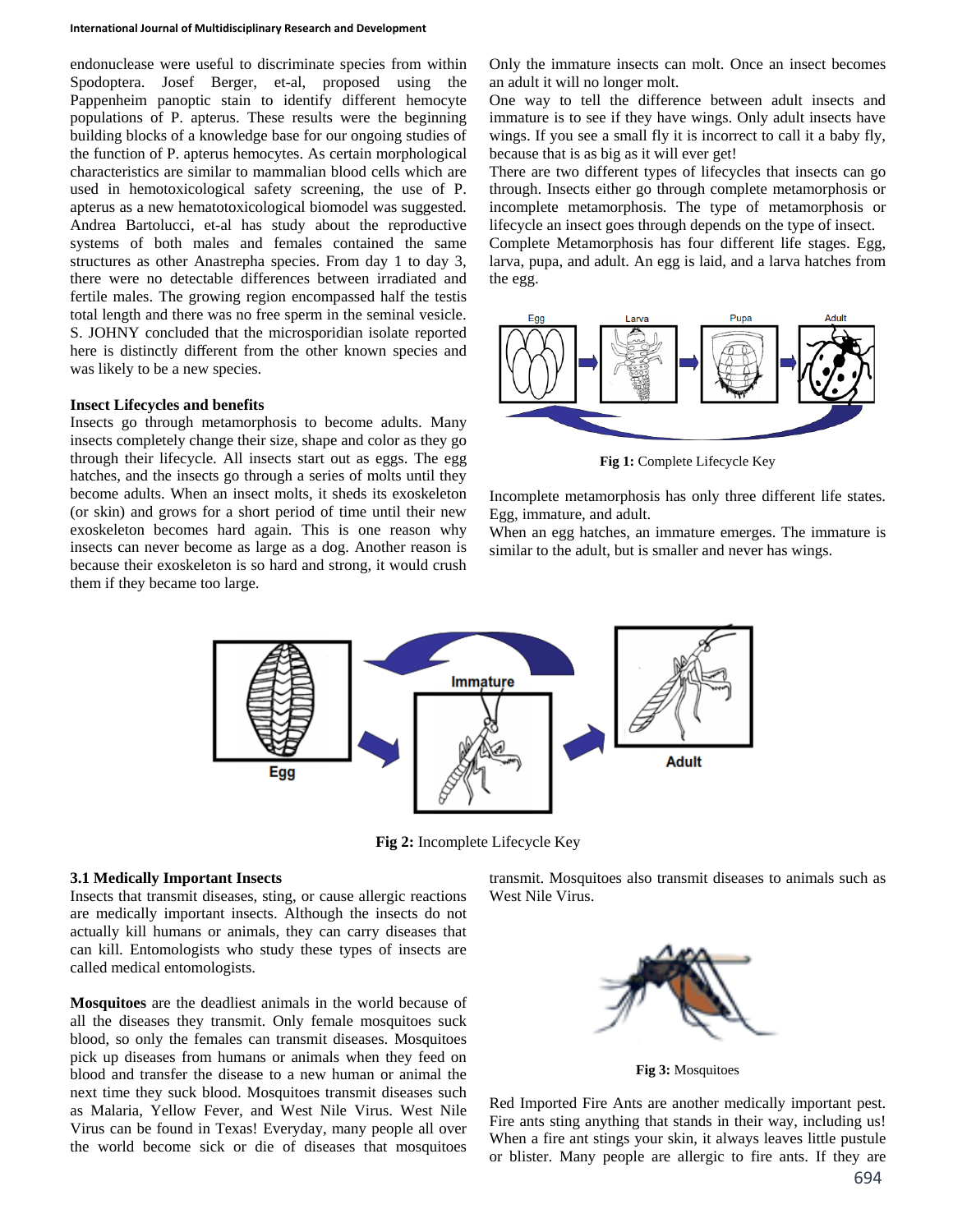#### **International Journal of Multidisciplinary Research and Development**

stung they can swell up around the bite, get a rash, or feel their throat tighten up until it is hard to breath. People who are very allergic to fire ants may even die if they do not get to a doctor in time! Some other insects that sting are bees and wasps. Many people are allergic to these insects also. Bees and wasps only sting if they feel like their queen, nest, or nest-mates are threatened. If you see a bee hive or a wasp nest, leave it alone! If you do not bother them, they will not bother you. Same thing goes for bees and wasps visiting flowers or flying around.



**Fig 4:** Red Imported Fire Ants

#### **3.3 Role of Insects in Agriculture**

Many insects are serious pests of agricultural crops and livestock, transmit diseases and cause great losses to mankind. On the other hand, there are beneficial insects including insect predators and parasitoids that can be used for biological pest control, pollinators, insects involved in soil building and nutrient cycling, etc. and some insects can be valuable sources of chemicals and medicines. Collection, identification and characterization of insects and mites that impact Indian agriculture and biosecurity, including pests of crops, alien invasive species, biological control agents for insect pests and weeds, species of quarantine significance, and beneficial insects such as silkworms and lac insects is of fundamental importance to increasing the productivity of Indian agriculture and allied sectors such as sericulture, apiculture and lac farming. In spite of its rich insect diversity, the Indian insect fauna has not been documented in its entirety and even economically important groups, including agricultural pests, are taxonomically very poorly known. For utilization and conservation of our beneficial insects, first they need to be taxonomically characterized. The Convention on Biological Diversity (CBD) emphasizes the need for identification and monitoring of the components of biodiversity besides organizing and sharing the gathered information. The governments of the world recognizing the CBD have affirmed the existence of a 'taxonomic impediment' to the sound management and conservation of biodiversity.

Removal of this impediment is a crucial step in the proper implementation of the Convention's objectives by member countries (Prathapan *et al*., 2006). As a signatory to the CBD, India has to fulfil its obligations for biodiversity inventorization and monitoring, for which a strong foundation in taxonomy is vital.

#### **Result Analysis**

Insects in biodiversity hotspots of India like the Western Ghats, northeaster region, national parks and wildlife sanctuaries, etc. have not been surveyed in depth so far. Insect taxonomists have a large clientele, from applied entomologists, students and researchers in entomology, to amateur naturalists, and ultimately to the general public. For an Indian insect taxonomist, spending time producing user-friendly taxonomic work for a broad audience takes time away from basic taxonomic research that is of immediate use to a specialist and of use to everyone in the future. To balance these conflicts, it is necessary to develop different kinds of taxonomic products catering to the needs of both amateur naturalists and specialists. The internet has evolved as a viable medium for publication of information on insects in the form of online catalogues, checklists, factsheets and image galleries supported by full taxonomic details. Advances in digital imaging technologies have made it possible to capture minute morphological features useful for identification. Collection and characterization of agriculturally important insects and other arthropod biodiversity including pests, bioagents, honey bees and other pollinators, lac insects, silkworms, vectors, dung beetles, veterinary pests, etc. and preparation of field identification guides on priority. Taxonomic characterization of at least 12,000 species including rare and new insect fauna needs to be carried out on a war footing. Creation of a repository of genetic resources of agriculturally important insects with desirable attributes from different geographical regions of the country which will help research workers, students and farmers for future study and utilization. Efforts will be made to conserve quality beneficial organisms *ex situ* through a network of institutions in different parts of the country and to ensure their utilization for increasing crop productivity by developing mass production techniques for important resources like predators and parasitoids.



**Fig 4:** Consignments of live insect cultures/ entomopathogens supplied during the last five years (blue bars) and anticipated demand from 2020 to 2050 (red bars)

### **Conclusion**

From above different studies it has been concluded that conservation of ecologically and environmentally significant species of butterflies needs proper identification. The morphological method of identification needs large number of experts and time but the molecular techniques are much efficient in proper identification within short period of time. Molecular techniques include restriction fragment length polymorphism (RFLP), random amplified polymorphic DNA (RAPD) and arbitrary fragment length polymorphism (AFLP) etc. to characterize the butterflies at molecular level. RAPD